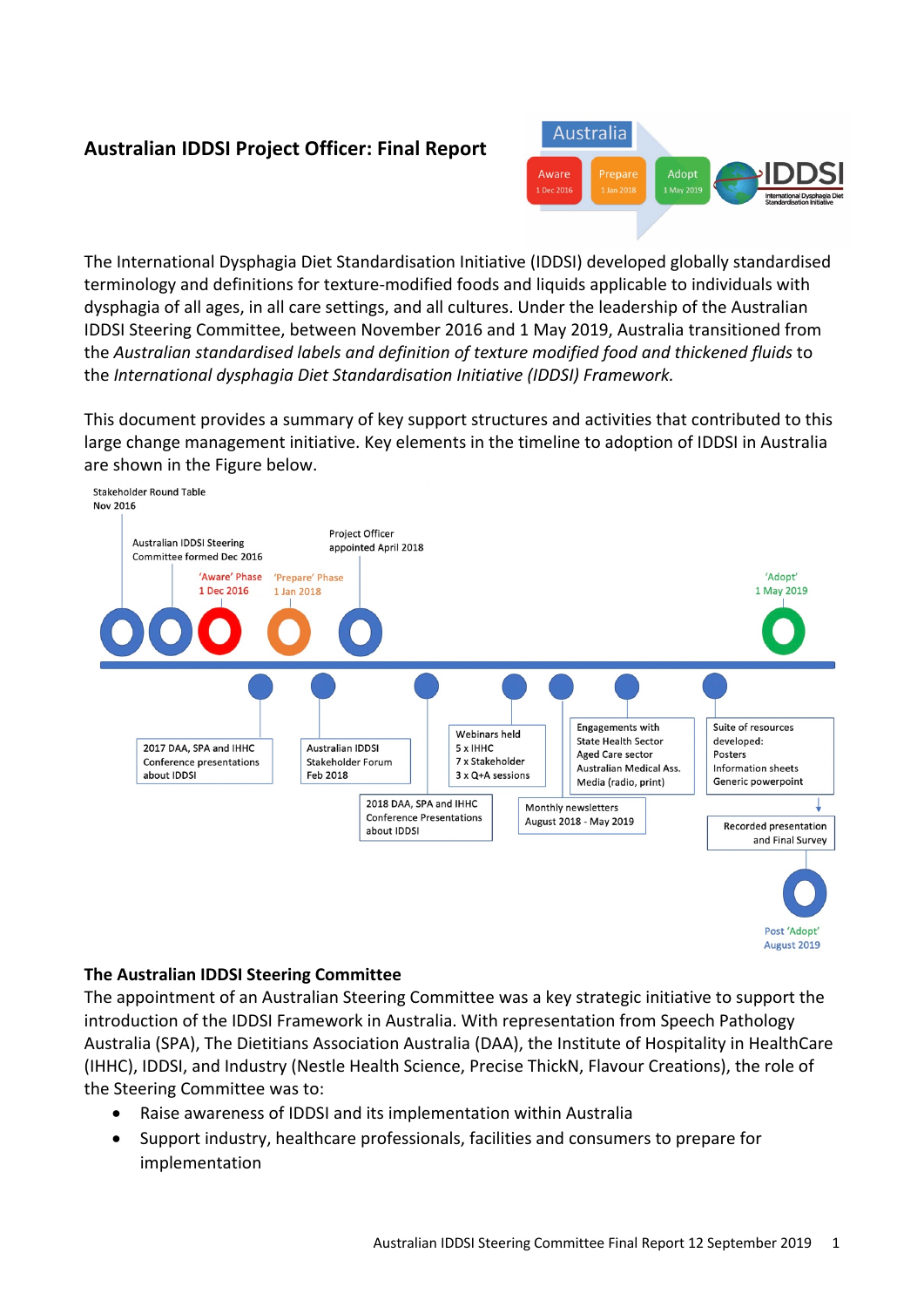• Support stakeholders in their implementation of the IDDSI framework

Monthly teleconference meetings were held from February 2017 to June 2019 to plan for the Australian implementation of IDDSI. The Steering Committee had key roles in establishing a stakeholder list, a timeline for implementation, a register of project challenges including strategies/ actions undertaken, a plan for key communication activities, a list of mutually agreed public statements, and the appointment of a project officer to support implementation. In early 2017, members of the steering committee set 1 May 2019 as the target adoption for IDDSI in Australia. A phased 'Aware-Prepare-Adopt' model was adopted to assist stakeholders with transition from the Australian terminology to the IDDSI Framework.

## **Project Officer**

One of the key learnings from the 2007 launch of the Australian standards was the need for dedicated Project Officer to raise awareness of the change, provide a central point of communication, identify opportunities for representation and key forums, and to develop and disseminate resources. The project officer was appointed at (0.2 EFT) in April 2018, via funding from SPA, DAA, IHHC, Nestle Health Science and Precise ThickN with in-kind support from IDDSI International and Flavour Creations. The Project Officer attended all Committee teleconferences, in addition to mid-month meetings with the Trish Johnson (SPA) and Natalie Stapleton (DAA) Steering Committee representatives. Prioritised tasks included:

- Communication and engagement with stakeholders
- Education and awareness
- Resource development

## **Communication and engagement with stakeholders**

- *Email:* IDDSI International was approached and provided the australia@iddsi.org email address for Project Officer use. Individual emails were answered with email trends of enquiry reported each month to the Steering Committee
- *Bulk mail out platform*: A free MailChimp account was established in July 2018 to be able to send newsletters to stakeholders. Final stakeholder numbers were 457, with an average newsletter opening rate of 44%
- *Surveys:* Stakeholders were surveyed using SurveyMonkey
	- o Survey 1: 30 April 2018- 9 July 2018 to determine to determine level of awareness of IDDSI and what support and resources stakeholders would find useful.
		- § N=105 responses. There were representative responses from around Australia, with greatest engagement in representative order from Queensland, Victoria, News South Wales and Western Australia showing the greatest engagement
		- § Although a range of stakeholder groups participated the largest groups were Speech Pathologists (53%) and Dietitians (37%)
		- § A range of sectors were represented with the most responsive in order being Adult Hospital, Aged Care Facility, Community, Disability and Paediatric Hospital
		- § Stakeholders asked for posters, handouts, eLearning, presentations, information on what is changing and webinars.
	- o Survey 2: 22 October 2018 20 January 2019 to determine progress towards adoption.
		- § N=39 responses. There were representative responses from all parts of Australia except the Northern Territory with greatest engagement in representative order from Victoria, Queensland, New South Wales and Western Australia.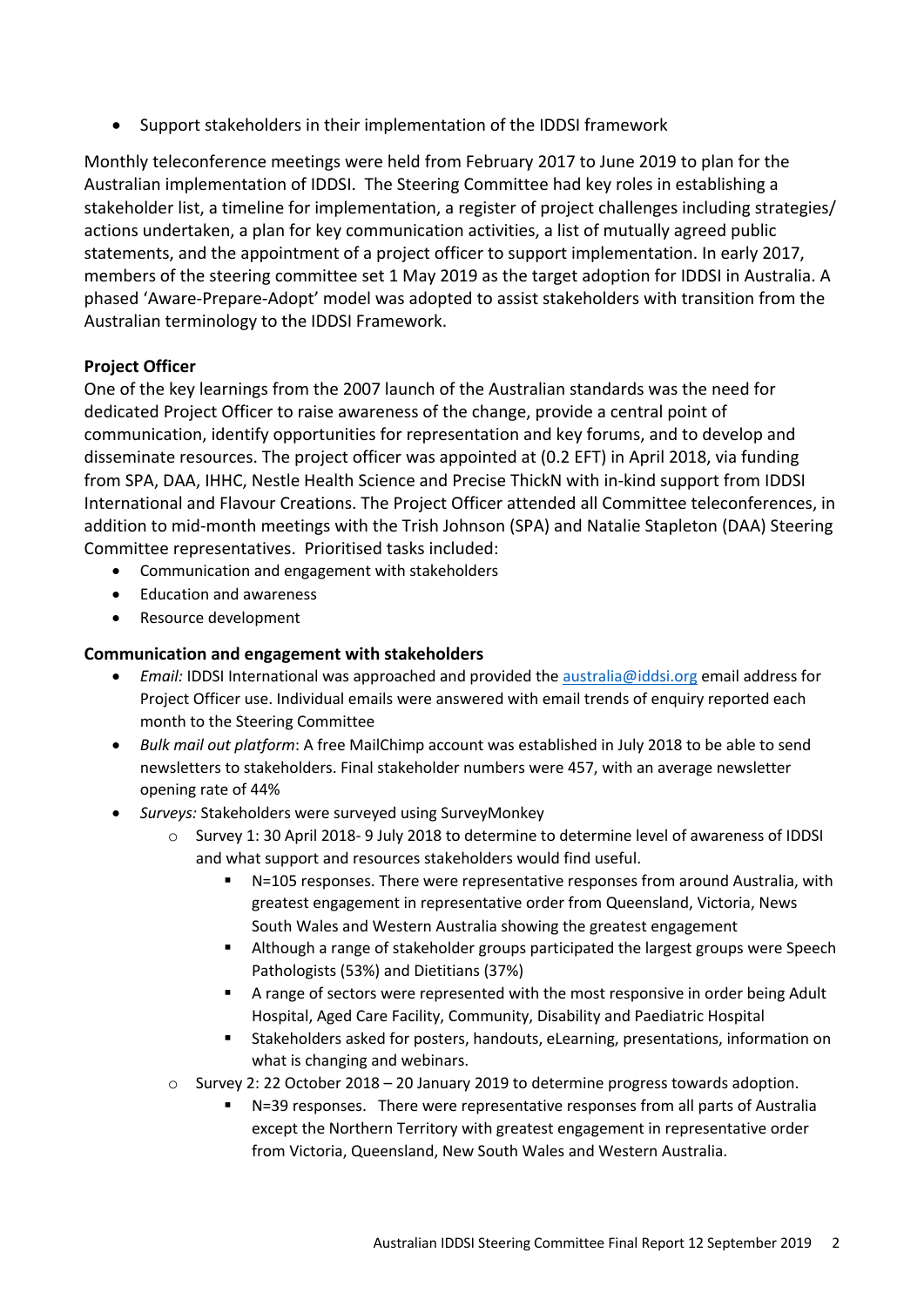- **EXTER** Although a range of stakeholder groups participated the largest groups were Speech Pathologists (62%) and Dietitians (25%)
- § A range of sectors were represented with the most responsive in order being Adult Hospital, Aged Care Facility, Community- Adult, Paediatric Hospital, Group Home, Disability, Mental health, Rehabilitation Services, Education.
- § Stakeholders conveyed requests for webinar topics, resources in addition to posters and hand outs that had been developed and identified challenges they were experiencing
- o Survey 3: 14 August-30 August 2019 (post 'ADOPT' phase) to determine level of IDDSI adoption and progress in addition to receiving feedback about the relative benefits of the resources and initiatives put in place by the Steering Committee
	- § N=79 responses. There were representative responses from all parts of Australia except the Northern Territory with greatest engagement in representative order from New South Wales, Queensland, Victoria and Western Australia.
	- **EXTER** Although a range of stakeholder groups participated the largest groups were Speech Pathologists (92%) and Dietitians (5%)
	- A range of sectors were represented with the most responsive in order being Adult Hospital, Aged Care Facility, Community- Adult, Rehabilitation Services, Disability, Group Home.
	- § Three Australian specific posters were developed by the steering Committee. 87% of respondents had seen or downloaded the posters
	- 11 webinars were presented between July 2018 April 2019. 47% of respondents had watched one or more of the webinars
	- § Of the resources and communications developed by the Steering Committee the respondents rated the helpfulness of resources in the following in order:
		- Posters 93%
		- Australian IDDSI newsletter 72%
		- Webinars 54%
		- Conference presentations 48%
		- Project Officer access via email 44%

#### **Table 1: Change in IDDSI stakeholder status as tracked via Surveys 1-3**

| What phase of IDDSI is            | <b>Prepare Phase Campaign</b> |                   | <b>Post Adopt</b> |
|-----------------------------------|-------------------------------|-------------------|-------------------|
| your organisation in?             | <b>Survey 1</b>               | <b>Survey 2</b>   | <b>Survey 3</b>   |
|                                   | April-July 2018               | 22 October 2018 - | 14-30 August 2019 |
|                                   |                               | 20 January 2019   |                   |
| Survey respondents                | $N = 105$                     | $N = 39$          | $N = 79$          |
| Aware                             | 50%                           | 31%               | 9%                |
| <b>Prepare</b>                    | 21%                           | 51%               | 14%               |
| <b>Adopt</b>                      | 2%                            | 8%                | 55%               |
| Still to get started              | 17%                           | 10%               | 1%                |
| Have not heard of<br><b>IDDSI</b> | 14%                           | 0%                | 0%                |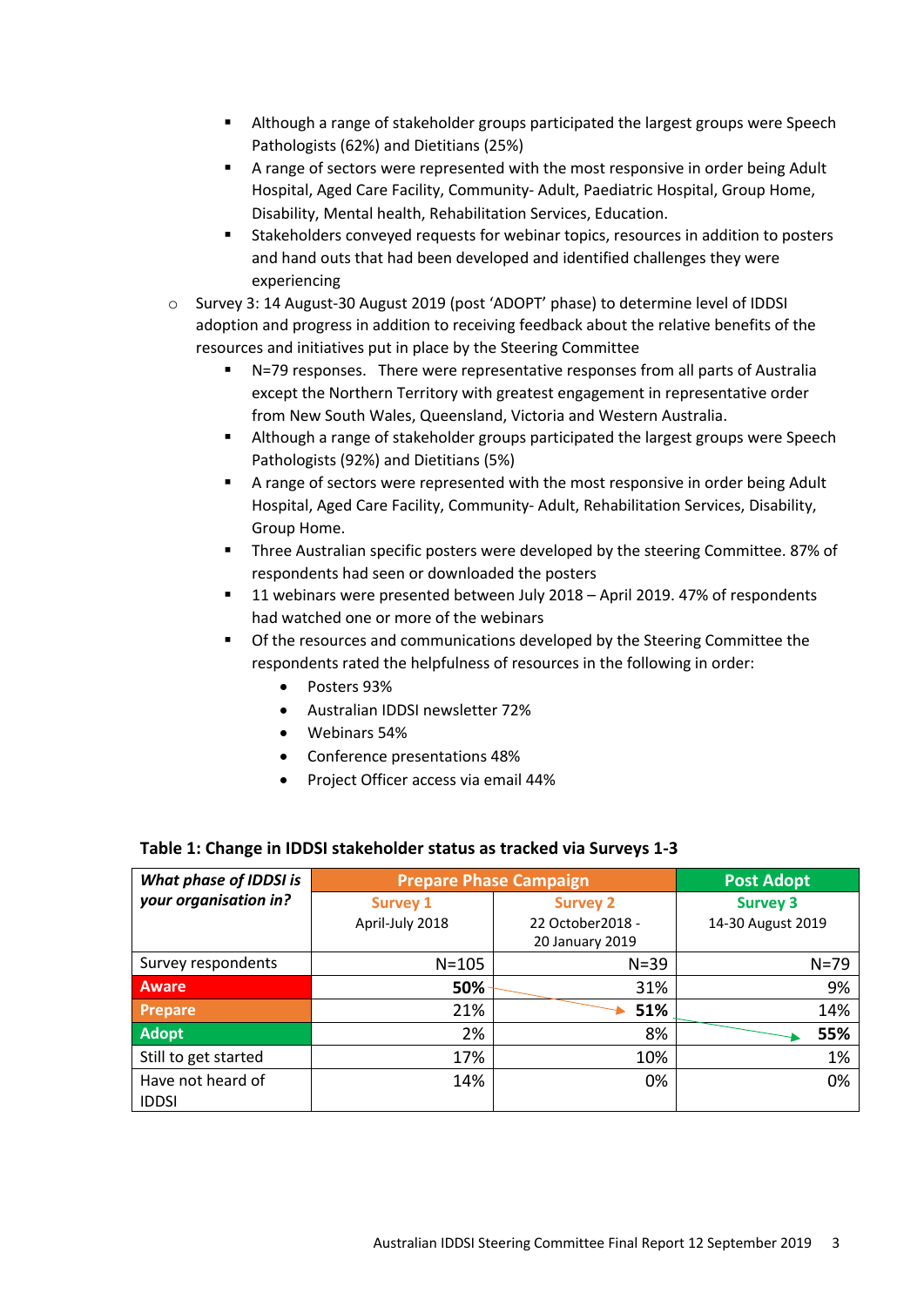- *Professional Association e-news* items were circulated to members with each new IDDSI Phase (Aware-Prepare-Adopt), and at various other times.
- *Timed email communications to stakeholders* for Aware Phase (December 2017- via the Project officer email address) and Prepare Phase (Feb 2018 – via MailChimp as the distributions numbers were very large). Three emails were included in the Australian Healthcare and Hospital Association (AHHA) over the Aware-Prepare-Adopt period. All key sectors received communications:
	- o Professional Association members
	- o Hospitals
	- o PHNs
	- o Aged Care sector (vis LASA)
	- o Universities
	- o Pharmacy Guild
	- o Food service providers
	- o Food service distributors
	- o Product manufacturers
	- o Food service managers
	- o Nursing and medical associations
- *Media releases*: '100 days to go' was released by SPA and resulted in two radio interviews and contact with the Australian Food and Grocery Council. 'IDDSI Launch' was released by DAA on 1 May 2019. Public statements of support of IDDSI were released via e-news to members of DAA, SPA and IHHC.
- *Letters to Federal Ministers* for Health; Education; Families and Social Services; Senior Australians & Aged Care; Assistant Minister for Social Services, Housing and Disability Services and Shadow Ministers for Health & Medicare; Education & Training; Families & Social Services; Ageing and Mental Health; and Disability & Carers were distributed on 28 February 2019
- *Articles were requested* by internet-based journalists from: Australian Food News (51,000 monthly subscribers) The Round Table (for Chefs), Hospital & Healthcare (Print and electronic, distribution 40,000 technology, industry, food, science and health professional subscribers).
- *Meetings were held* with NSW HealthShare/ACI, Queensland Health, Maggie Beer CEO, Australian Medical Association, and WA Country Health
- *AMA publications*: Articles were submitted for GP Newsletter and Australian Medicine Publication to be part of 2019 editions.

#### **Education and awareness**

Support was provided for the Project Officer to attend and present at key conferences and forums throughout the project.

*Conference* Presentations were held at:

- 2017 and 2018 DAA Conference
- 2017 and 2018 SPA Conference
- 2017 and 2018 IHHC Conference
- 2017 and 2018 Queensland State wide Food Service Forums
- 2019 IHHC IDDSI Pre-Launch Breakfast March 2019
- 2018 Lantern Project (Food in Aged Care) Half Day Forum
- 2019 presentation to Lantern Project stakeholders (March 2019)

Submissions were made to present at the 2019 National Aged Care Symposium and the 2019 National Brain Injury Conference, however both were unsuccessful. Australian IDDSI Framework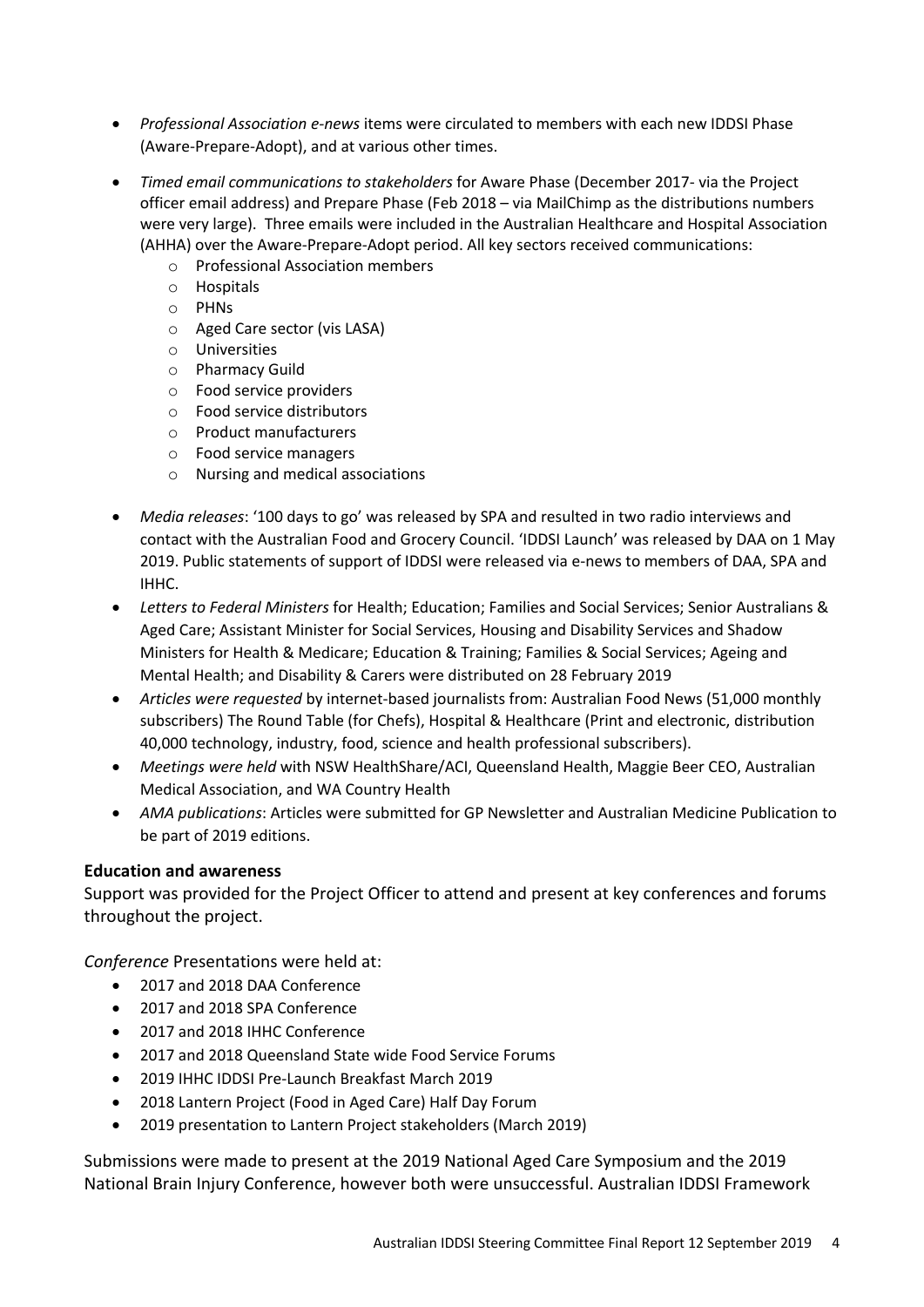posters were made available to attendees of the 2019 SPA Conference (~900 attendees), the IHHC Pre-Launch IDDSI Breakfast (>100 attended).

*Webinars* were determined to be a cost-effective way to provide education and information to a large number of stakeholders over a wide geographical area. IDDSI International provided use of the IDDSI Zoom Teleconference platform free of charge. All webinars were recorded and made available free of charge on the IDDSI YouTube Channel, via the IDDSI resources tab: https://iddsi.org/resources/

- IHHC- Webinar 1 Introduction to IDDSI in Australia July 2018 875 views
- IHHC- Webinar 2 IDDSI flow test and liquid levels 0-3 1k views
- IHHC- Webinar 3 IDDSI fork drip and spoon tilt tests (level 4) 857 views
- IHHC- Webinar 4 IDDSI fork pressure test and particle size tests (level 5) 1.4k views
- IHHC- Webinar 5 IDDSI For Pressure and particle size tests (level 6) 630 views
- Industry webinar 647 views
- Implementing IDDSI in QLD Health 530 views
- Paediatric stakeholder webinar 331 views
- Disability stakeholder webinar 1.2k views
- Aged care stakeholder webinar 1.8k views
- Food service stakeholder webinar 1.6k views

In addition, the following webinars were conducted but not recorded.

- 3x question and answer style webinars were in Feb, March and April 2019
- Nexus Primary Health webinar Private not recorded to IDDSI website

#### **Resources**

Australian specific resources were developed to supplement a comprehensive suite of IDDSI resources for international use. Australian specific resources were announced via the Australian IDDSI newsletter and are housed on the Australian *Country-Specific* Tab of the IDDSI Resources web page: https://iddsi.org/resources/

- Australian IDDSI Whole Framework Poster
- Mapping from Australian Standards 2007 terminology to IDDSI poster for food
- Mapping from Australian Standards 2007 terminology to IDDSI poster for drinks
- Australian Thick Drinks Green Label Change Poster
- Australian Level 6 Soft & Bite-Sized NO BREAD poster
- 1 page 'What is IDDSI' for administrators babies and children
- 1 page 'What is IDDSI' for administrators children and adults
- Generic Australian IDDSI downloadable powerpoint
- Recorded 20 minute Australian IDDSI presentation suitable for laypersons (Uploaded 23 August 2019) – 186 views
- All Australian IDDSI Newsletter pdfs (August 2018-July 2019)

Stakeholders, both in person and via email have asked to convey their sincere appreciation to the Steering Committee for the well managed plan for implementation, project officer support throughout the aware-prepare-adopt phases and for the resources that have been made available to support Australian implementation.